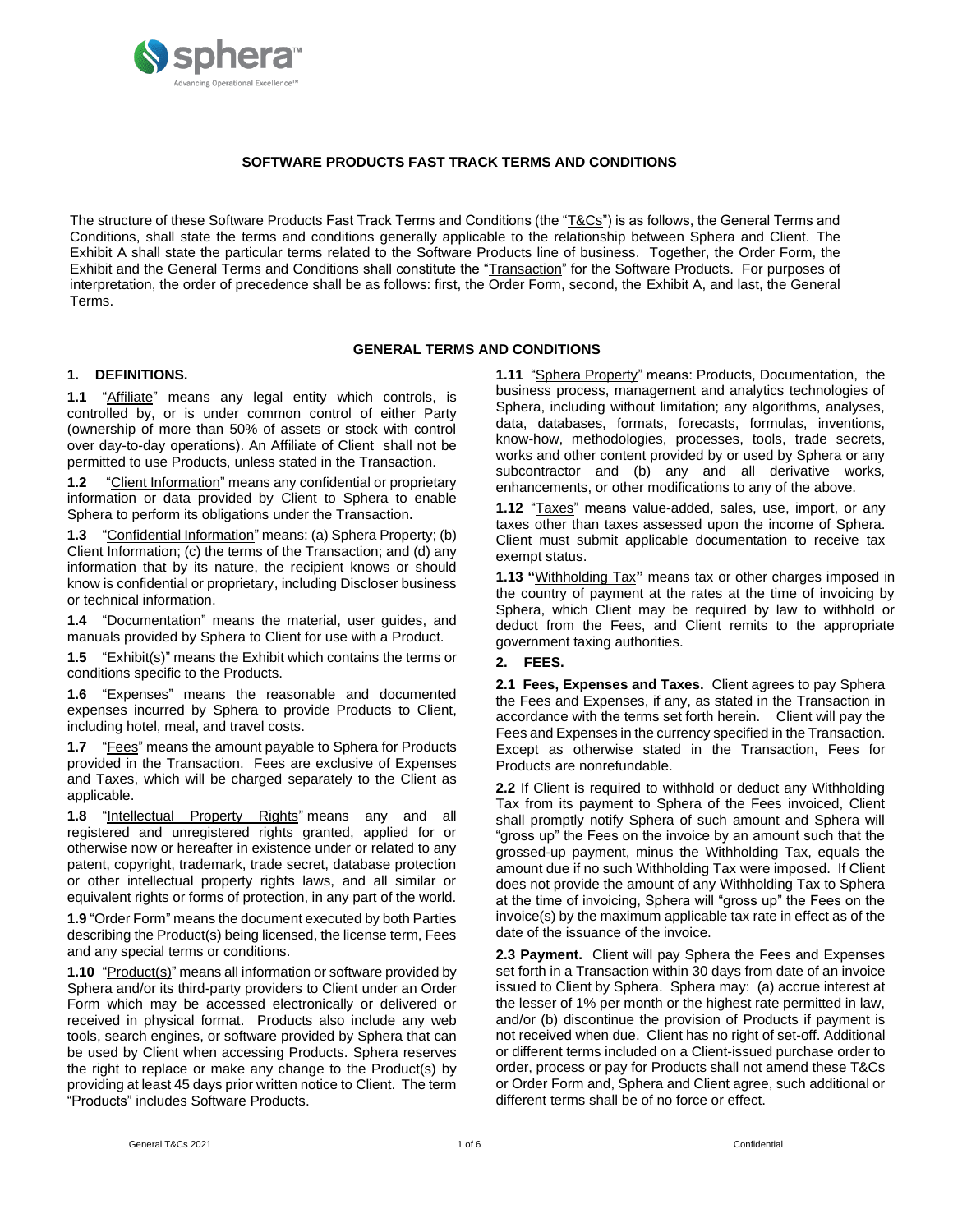**2.4 Credit Card Payment.** Should Fees be paid by Client using a credit card, Client expressly authorizes Sphera or its agents to charge all Fees and charges incurred under the Transaction to such credit card, and such authorization will survive termination of the Transaction until there are no charges remaining due. Upon renewal of the Term in the Order Form, Client's credit card will be charged accordingly. If Client uses a credit card and Sphera does not receive payment from the card issuer, Client agrees to pay all amounts due, upon demand by Sphera. Client must notify Sphera of any changes to Client's credit card account (including, without limitation, applicable account number or cancellation or expiration of the account), Client's billing address, or any information that may prohibit Sphera from charging the account.

**2.5 Risk of Loss.** Risk of loss passes upon delivery of Products or when Sphera provides access codes to Client that allow Client to access or to take possession of Product.

### **3. GENERAL REPRESENTATIONS AND WARRANTIES.**

**3.1 Generally.** Each Party represents and warrants to the other Party that: (1) it is duly organized, validly existing and in good standing as a corporation or other entity under the laws of the jurisdiction of its incorporation or other organization; (2) it has the full right, power and authority to enter into and perform its obligations and grant the rights, licenses, consents and authorizations it grants or is required to grant under the Transaction; (3) the execution of the Transaction by its representative has been duly authorized by all necessary corporate or organizational action of such Party; and (4) when executed and delivered by both Parties, the Transaction will constitute the legal, valid and binding obligation of such Party, enforceable against such party in accordance with its terms.

**3.2 Specific to an Exhibit.** Representations and warranties regarding the Products shall be as defined in the Exhibit A.

#### **4. OWNERSHIP OF INTELLECTUAL PROPERTY.**

**4.1 Ownership.** Sphera (or its third-party providers) owns all Sphera Property and Client owns all Client Information. Client may provide suggestions or feedback which Sphera may use without any obligation to Client so long as such suggestions or feedback do not include Client Information.

**4.2 Trademarks.** Neither Party will remove any copyright, trademark, or other proprietary notices of the other Party or any third-party on any materials received from the other Party and each Party will reproduce all such notices on all copies of such materials.

#### **5. CONFIDENTIAL INFORMATION.**

**5.1 Defined.** Each Party ("Discloser") may disclose Confidential Information to the other Party ("Recipient"). Recipient will protect Discloser's Confidential Information, using the same degree of care it uses to protect its own information of like nature, but no less than a reasonable degree of care. Recipient will use Discloser's Confidential Information internally, solely as necessary to perform its obligations under the Transaction or as may be agreed upon in writing by Discloser. Recipient will disclose Confidential Information only to those employees who have "a need to know" for Recipient to perform its obligations under the Transaction and who are subject to binding use and disclosure restrictions at least as protective as those described in these T&Cs.

General T&Cs 2021 2 of 6 Confidential **5.2 Exclusions.** Confidential Information does not include information that: (a) is now or subsequently becomes public knowledge through no breach on the part of Recipient; (b)

Recipient can demonstrate was rightfully in its possession before receipt from Discloser; (c) Recipient independently develops without using any Confidential Information; or (d) Recipient obtains from a third-party without breach of a confidentiality obligation.

**5.3 Court Order.** Recipient may disclose Discloser's Confidential Information pursuant to a valid order or requirement of a court or government agency if Recipient gives prompt written notice to Discloser to give Discloser the opportunity to prevent disclosure or protect Discloser Confidential Information.

**5.4 Upon Termination.** Upon any expiration or termination of the Transaction, Recipient promptly will return to Discloser or destroy all of Discloser's Confidential Information that it has in its possession or control related to the Transaction.

#### **6. INDEMNIFICATION.**

#### **6.1 By Sphera.**

**6.1.1** Except as otherwise specifically set forth in the Order Form , Sphera will indemnify, defend, and hold harmless Client for any damages (and related attorney's fees) awarded by a court in favor of any third party alleging that Products infringe or misappropriate any third party Intellectual Property Rights, including any patent, copyright, trademark, or trade secret, in the country(s) of Client's locations as licensed under an Order Form ("Infringement Claim").

**6.1.2** Sphera will have no liability under this Section 6.1 for any Infringement Claim arising from: (a) failure to use Products in accordance with the Transaction, (b) the modification of a Product not specifically authorized in writing by Sphera; (c) the combination of a Product with any third party software, equipment, or information not specified in the Documentation; (d) the use of a version of a Product other than the then-current version, if the infringement would have been avoided by use of the then-current version; or (e) compliance with designs, plans, or specifications furnished by or on behalf of the Client.

**6.1.3** If Products are held or are believed by Sphera to infringe, Sphera may choose, at its sole expense, (a) to modify the Products so that they are non-infringing; (b) to replace the Products with non-infringing Products that are functionally equivalent; (c) to obtain a license for Client to continue to use the Products; or if none of (a), (b), or (c) is commercially reasonable, then (d) to terminate the Order Form for the infringing Products and refund Fees paid for such infringing Products; (i) in case of provision of Products licensed on term basis, prorated from the date of the Infringement Claim; or (ii) in case of provision of Software Products licensed on a perpetual basis, based upon a five year depreciation schedule. This Section 6.1 states the entire liability of Sphera and Client's sole and exclusive remedy for any infringement of third party proprietary rights of any kind.

### **6.2 By Client.**

**6.2.1** Client will indemnify, defend and hold harmless Sphera for any damages (and related attorney's fees) awarded by a court in favor of any third party alleging that Client Information used by Sphera in accordance with the terms and conditions of the Transaction infringes or misappropriates any third party Intellectual Property Rights including any patent, copyright, trademark, or trade secret. If Client Information is held or is reasonably believed by Sphera to infringe, Sphera will cease using such Client Information and will not be liable to Client for any breach or failure to perform under the Transaction for which the Client Information was provided.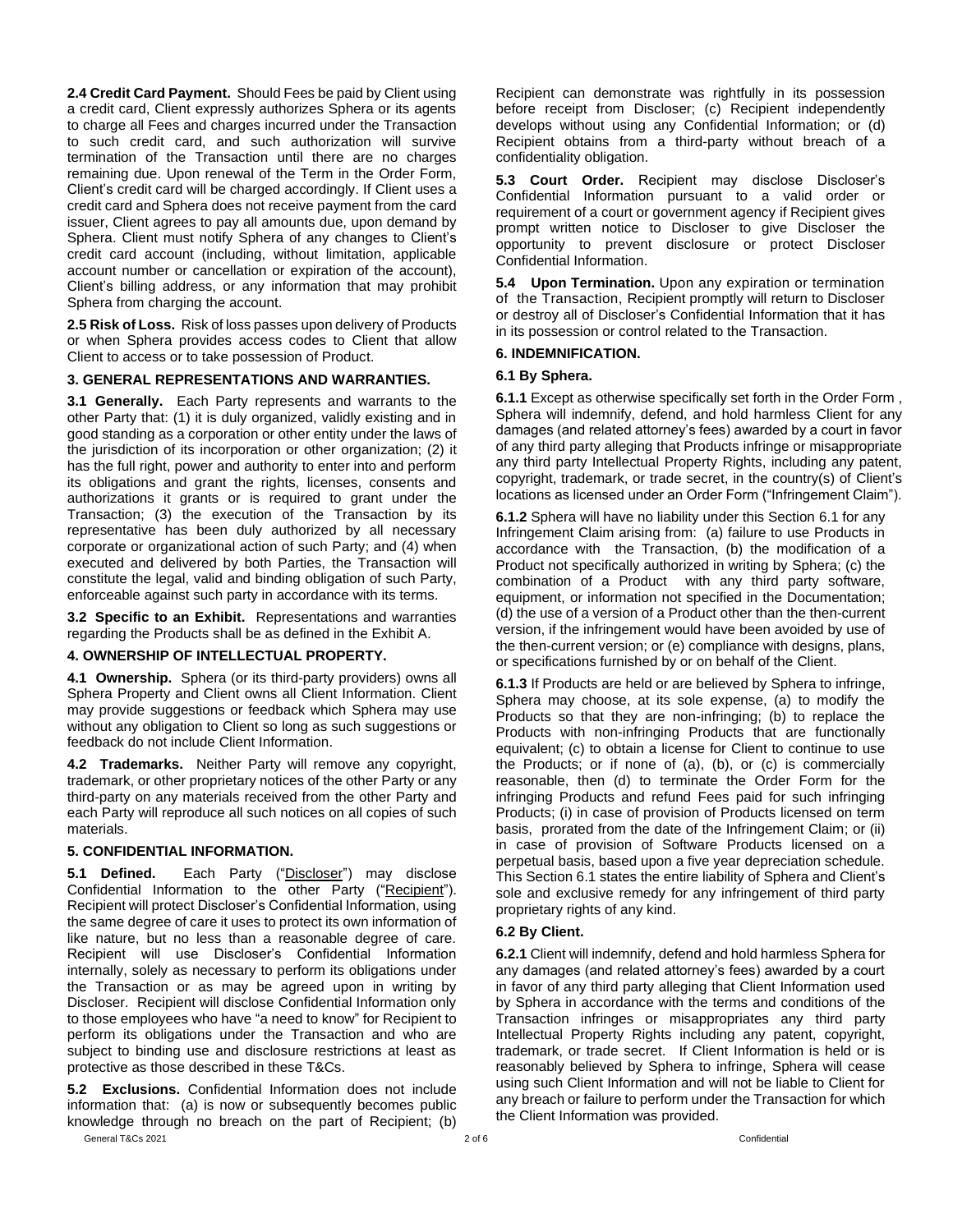**6.2.2** Client will indemnify, defend and hold Sphera harmless for any third party claims arising from the Client's decision to share the output of Products, or any report, findings, or conclusions contained in or derived from the Products, with any third party(s).

**6.3 Mutual Indemnification:** Each Party will indemnify, defend, and hold the other Party harmless from any claim, demands, liabilities, suits, or expenses of any kind for personal injury or damage to tangible property to the extent arising from its negligence or willful misconduct on either party's premises.

**6.4 Indemnification Procedure.** The indemnification obligations of each Party under this Section 6, are contingent upon the indemnified Party providing to the indemnifying Party: (a) prompt written notice of the alleged claim; (b) sole control of the defense or settlement of the alleged claim; and (c) reasonable cooperation and assistance, at the indemnifying Party's expense. If the indemnified Party chooses to be represented by counsel, it will be at the indemnified Party's sole cost and expense.

## **7. LIMITATIONS OF LIABILITY.**

**7.1 Cap on Damages.** EXCEPT FOR A PARTY'S INDEMNIFICATION OBLIGATIONS UNDER SECTION 6.1 or 6.2.1 IN THESE T&CS, OR DAMAGES ARISING FROM A BREACH BY CLIENT OF THE AUTHORIZED USE OF SPHERA'S PRODUCTS IN THE TRANSACTION, IN NO EVENT WILL THE AGGREGATE LIABILITY OF CLIENT AND SPHERA INCLUDING ITS THIRD PARTY PROVIDERS, SERVICE PROVIDERS AND SUPPLIERS, UNDER OR IN CONNECTION WITH THESE T&CS OR ITS SUBJECT MATTER, UNDER ANY LEGAL OR EQUITABLE THEORY, INCLUDING BREACH OF CONTRACT, TORT (INCLUDING NEGLIGENCE), STRICT LIABILITY AND OTHERWISE, EXCEED THE AMOUNT PAID IN THE PRIOR TWELVE MONTHS UNDER THE ORDER FORM GIVING RISE TO THE CLAIM. THE FOREGOING LIMITATION APPLIES NOTWITHSTANDING THE FAILURE OF ANY AGREED OR OTHER REMEDY OF ITS ESSENTIAL PURPOSE.

**7.2 Exclusions of Damages.** EXCEPT FOR DAMAGES ARISING FROM A BREACH BY CLIENT OF THE AUTHORIZED USE OF SPHERA'S PRODUCTS IN THE TRANSACTION, IN NO EVENT WILL SPHERA OR ANY OF ITS THIRD PARTY PROVIDERS, SERVICE PROVIDERS OR SUPPLIERS NOR THE CLIENT BE LIABLE UNDER OR IN CONNECTION WITH THESE T&CS OR ITS SUBJECT MATTER UNDER ANY LEGAL OR EQUITABLE THEORY, INCLUDING BREACH OF CONTRACT, TORT (INCLUDING NEGLIGENCE), STRICT LIABILITY AND OTHERWISE, FOR ANY: (a) LOSS OF PRODUCTION, USE, BUSINESS, REVENUE OR PROFIT; (b) LOSS, DAMAGE, CORRUPTION OR RECOVERY OF DATA, OR BREACH OF DATA OR SYSTEM SECURITY OR (c) CONSEQUENTIAL,<br>INCIDENTAL, INDIRECT, EXEMPLARY, SPECIAL, EXEMPLARY, SPECIAL, ENHANCED OR PUNITIVE DAMAGES, REGARDLESS OF WHETHER SUCH PERSONS WERE ADVISED OF THE POSSIBILITY OF SUCH LOSSES OR DAMAGES OR SUCH LOSSES OR DAMAGES WERE OTHERWISE FORESEEABLE, AND NOTWITHSTANDING THE FAILURE OF ANY AGREED OR OTHER REMEDY OF ITS ESSENTIAL PURPOSE.

**7.3 Exclusions**. THE LIMITATIONS OF LIABILITY IN THIS SECTION 7 WILL NOT APPLY TO THE LIABILITY OF EITHER PARTY FOR: (A) DAMAGES RELATED TO DEATH OR PERSONAL INJURY ARISING OUT OF THE GROSS NEGLIGENCE OR WILLFUL MISCONDUCT OF THE OTHER PARTY; OR (B) ANY DAMAGES OR LIABILITY INCURRED AS A RESULT OF FRAUD OR FRAUDULENT MISREPRESENTATION OF THE OTHER PARTY.

## **8. TERMINATION.**

**8.1 Termination.** Either Party may terminate the Transaction if: (a) the other Party commits a breach of any material term or condition of the Transaction and does not cure such breach within 30 days of writtn notice; or (b) the other Party's assets are transferred to an assignee for the benefit of creditors, to a receiver or to a trustee in bankruptcy, a proceeding is commenced by or against the other Party for relief under bankruptcy or similar laws and such proceeding is not dismissed within 60 days, or the other Party is adjudged bankrupt.

**8.2 Effect.** Termination or expiration of the Transaction does not relieve either Party of any duty or obligation arising prior to such termination. Upon the termination of the Transaction, all Fees and Expenses owed by Client through the date of termination will automatically and immediately become due and payable.

**8.3 Automatic Termination of Licenses.** Upon any expiration or other termination of the Transaction, all licenses and access granted under same immediately will terminate.

## **9. ANTI-CORRUPTION AND EXPORT CONTROL.**

Both Parties shall comply with: (i) all applicable laws of the United States and other jurisdictions relating to anti-corruption and agree not to perform, offer, give and receive bribes or corrupt actions in relation to the performance of its obligations under the Transaction, and (ii) all applicable export laws and regulations of the United States and other relevant local export laws as they apply to the Products. Failure to comply with all applicable anti-corruption or export laws will be deemed a material breach of the Transaction.

### **10. DATA PROTECTION.**

**10.1 Mutual Obligations.** Each Party shall comply with its obligations under applicable data protection laws.

**10.2 Sphera Obligations.** To the extent that personal data is processed by Sphera, the Parties acknowledge that Sphera is a data processor and Client is data controller and the Parties shall comply with their respective statutory data protection obligations. Sphera confirms that it will only process personal data on behalf of, in the name of, and in accordance with the instructions of Client and that it as well as its subcontractors and licensors has taken sufficient technical and organizational measures to safeguard personal data.

**10.3 Client Obligations.** Client shall ensure that any personal data, which its supplies or discloses to Sphera, has been obtained fairly and lawfully and that it will obtain all necessary consents from persons whose data is being processed and registrations with authorities to permit Sphera to transfer personal data to third parties pursuant to its obligations under the Transaction.

# **11. U.S. GOVERNMENT USE.**

The following is a notice to Client as well as to any potential third-party recipients of the Products:

General T&Cs 2021 **Confidential** 3 of 6 Confidential 3 of 6 Confidential 3 of 6 Confidential 3 of 6 Confidential The Products provided hereunder: (a) were developed at private expense and are Sphera proprietary information; (b) were not developed with government funds; (c) are a Sphera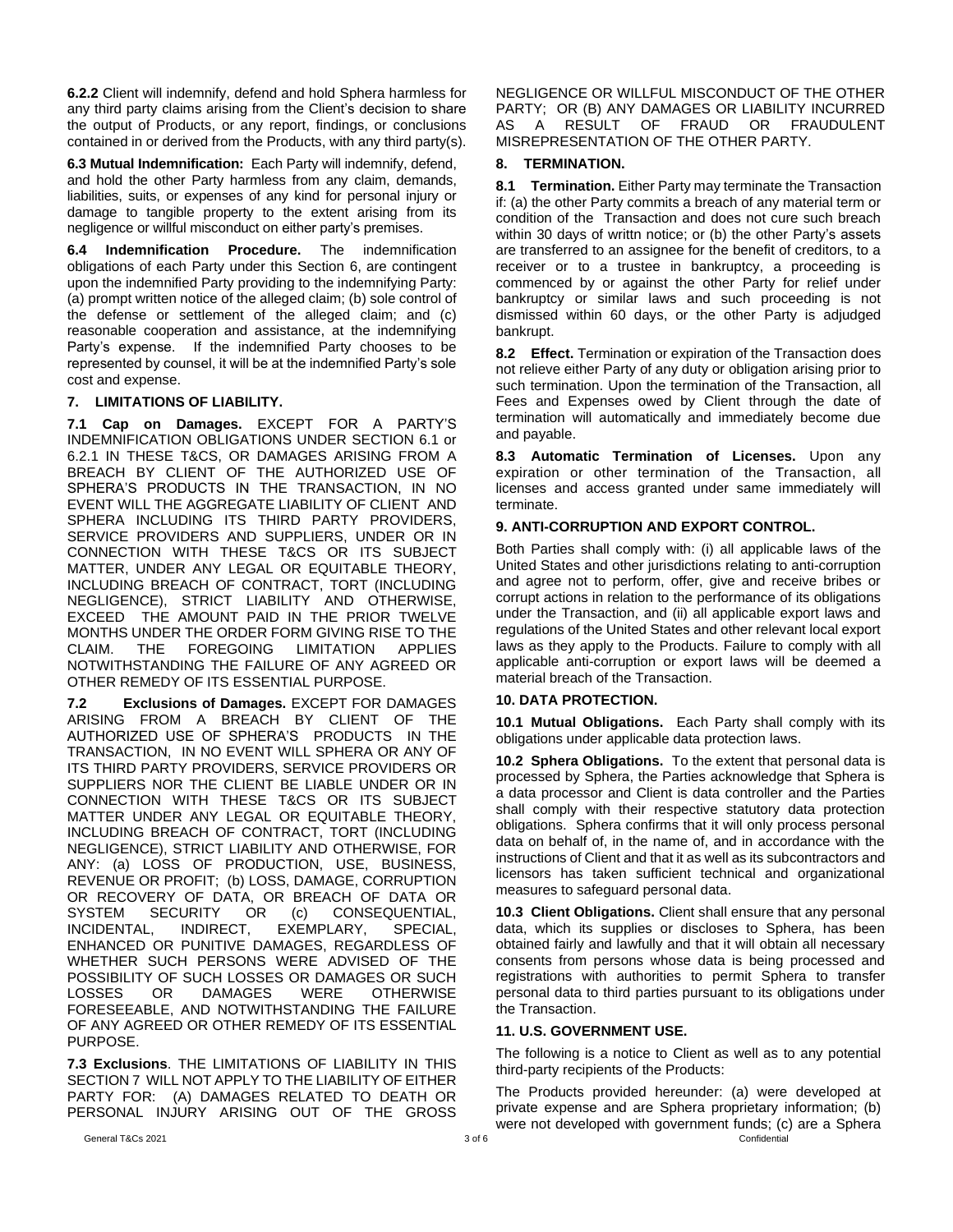trade secret for purposes of the Freedom of Information Act; and (d) are commercial items as defined in FAR 2.101. Any Products used by, for, or on behalf of the U.S. Government are provided with LIMITED RIGHTS. Any software or tools embedded in Products used by or on behalf of the U.S. Government is provided with RESTRICTED RIGHTS.

### **12. MISCELLANEOUS.**

**12.1 Independent Contractors.** The Parties are independent contractors and nothing in these T&Cs will be construed to create a partnership, joint venture or employment relationship between the Parties.

**12.2 Entire T&Cs.** The Transaction sets forth the entire agreement between the Parties and supersede any and all prior proposals, written or oral, of the Parties with respect to the subject matter hereof. Nothing contained in any Client-issued purchase order, purchase order acknowledgement, or purchase order terms and conditions (including any online terms as part of the required procurement process) will in any way modify or add any additional terms or conditions to the Transaction. Such Client-issued purchase orders is for Client's internal administrative purposes only, and is not binding on either Party, even if acknowledged, executed, or processed by Sphera.

**12.3 Modification.** The Parties may not modify, alter, or amend the Transaction, except by written instrument duly executed by authorized representatives of both Parties.

**12.4 Waiver.** No failure or delay by either Party to exercise any right they may have operates as a waiver of their rights at any future time**.** 

**12.5 Assignment.** Client may not assign the Transaction to any third-party (whether directly or indirectly, by operation of law or otherwise) without the prior written consent of Sphera, which consent may be granted in Sphera's sole discretion. Any requested assignment: (a) to a direct competitor of Sphera, (b) that would interfere with performance of obligations under the Transacation, or (c) that changes the scope of the usage or the intent contemplated by the Parties under the Transaction, is deemed unreasonable. Any assignment or transfer in violation of this provision is void.

**12.6 Binding on Successors.** The Transaction shall be binding on the Parties, their successors, and assigns. Sphera reserves the right to subcontract any or all of its obligations under the Transaction to subcontractors of its choosing.

**12.7 Choice of Law.** The Transaction will be construed under the laws of State of New York, without regard to its conflicts of law principles and each Party hereby submits to the exclusive jurisdiction of New York Courts. The Parties hereby disclaim the application of the U.N. Convention on Contracts for the International Sale of Goods.

**12.8 Force Majeure.** Either Party may be excused from the performance of any obligation under the Transaction, due to any act or condition whatsoever beyond the reasonable control of such Party, including, acts of God, acts of terrorism, acts of nature, acts of government, internet outages, fires, floods, wars, or other catastrophes, labor disturbances, freight embargos; or delays of a supplier or subcontractor due to such causes.

**12.9 Severability.** If any provision of the Transaction is found invalid or unenforceable, the remaining portions will remain in full force and effect.

**12.10 Notice.** All notices under the Transaction must be in writing and delivered by commercially established courier service; facsimile with written confirmation of delivery; email with written confirmation of delivery; or via certified mail, return receipt requested, to the addresses specified on the Order Form ; or at such other addresses as the Parties designate in writing from time-to-time. Notices are deemed delivered when received by any of the above means. Any legal notices must also be copied to "Attention: Sphera Legal Department."

**12.11 Publicity.** Sphera may use Client's name and logo in compiling a list of Sphera's Clients. Any additional publicity concerning a Party will require the other Party's prior written consent.

**12.12 Limitation Period.** Unless otherwise specified herein, any cause of action arising under the Transaction must be filed in a court of competent jurisdiction within two (2) years of the date such cause of action accrued, or the date the complaining Party should have reasonably discovered the existence of such cause of action, whichever is later.

**12.13 Survival.** Termination for any cause or its expiration shall not release either Party from any liability that accrued on or before the date of termination or which may thereafter arise with respect to any act or omission occurring on or before the date of termination or expiration, or from any duty or obligation that by its nature should extend beyond the expiration or earlier termination of the Transaction.

**12.14 Third-Party Rights.** No term of the Transaction is intended to confer a benefit on, or to be enforceable by, any person who is not a Party to the Transaction.

**12.15 Headings.** Headings contained in the Transaction are for convenience of reference only and shall not affect the meaning and interpretation of the Transaction.

**12.16 Electronic Signatures.** Each Party consents to the other Party's use of electronic signatures on the Order Form. Neither Party may object to the legal effect or enforceability, as a result of such electronic signature, which will be considered to be an original binding signature.

End of General Terms and Conditions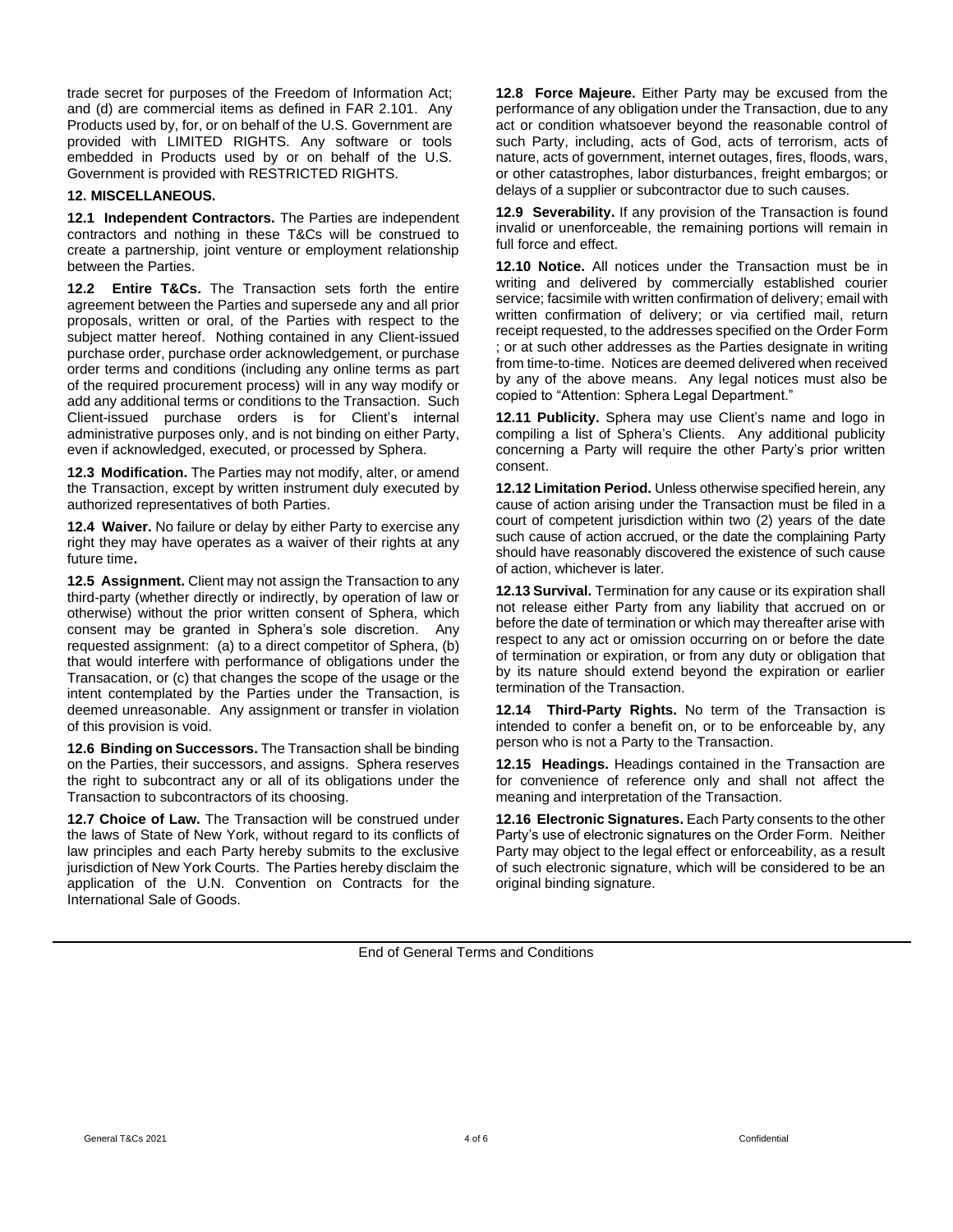## **EXHIBIT A – SOFTWARE PRODUCTS**

The term "Software Products" means Sphera Property licensed by Sphera to Client pursuant to an Order Form for Client's Permitted Use. Software Products include but are not limited to Sphera Intelligent Authoring and Sphera Stature Risk Management .

## **1. DEFINITIONS.**

1.1 "Authorized User(s)" means employees of Client and tthose Client contractors (excluding any Client contractors who are competitors to Sphera) who must access the Software Products pursuant to the Order Form solely to help Client use the Software Product for its licensed purpose. Client assumes full liability and responsibility for the acts and omissions of its Authorized Users (and the Authorized Users of its Affiliates if Client has licensed the Software Products on behalf of its Affiliates) and will take all reasonable steps to ensure that no unauthorized persons shall have access to the Software Product.

**1.2** "Error" means a failure of the Software Product to operate or to function as set forth in the Documentation or in the Order Form.

**1.3** "Maintenance" means the remotely performed services described in Section 5 below and in the Documentation.

**1.4 "**Permitted Use" means that Authorized Users may use the Software Product only for Client's internal business purposes. Except as otherwise specified on the Order Form, Software Products are not licensed for external use.

**1.5** "Site License" means a type of license that only allows Client to access the Software Product from the location(s) listed in the Order Form. Proxy or community access from location(s) not listed in the Order Form is strictly prohibited.

**1.6** "User License" means a type of license that only allows the number of Authorized Users specified in the Order Form to access the Software Product.

1.7 "Support **Hours**" means the times listed in the Documentation, exclusive of weekends and Sphera holidays.

**1.8** "Update" means an error correction, patch, bug fix, minor modification, or new release of the Software Products that is generally made available to purchasers of Maintenance at no additional charge. Updates do not include any major modifications, options, or future products for which Sphera, in its sole discretion, determines to license separately and charge a separate Fee.

### **2. FEES.**

**2.1 Payment.** Fees for licensing Software Products, as well as for Maintenance, if applicable, will be paid in advance, as described in the Order Form. All Fees are nonrefundable. Unless otherwise agreed in the Order Form, Sphera reserves the right to modify the Fees after the initial 12-month subscription or Maintenance period by providing at least 45 days' prior written notice to the Client; provided such change will occur no more than once in any 12-month period.

**2.2 Auto Renewal.** Unless Client is in material breach of the Transaction the Software Products or Maintenance ordered by Client on a term basis under this Exhibit will automatically renew for terms equal in length to Client's immediately preceding Term unless one party notifies the other Party of its intention to decline renewal at least 30 days before the end of the initial or the then-current renewal term. Client may not cancel the Software Products or Maintenance during the term described on the Order Form or during any renewal term.

## **3. AUTHORIZED USE.**

**3.1 License Grant.** Subject to the terms and conditions of the Transaction, Sphera grants to Client, and Client hereby accepts, a license to use the Software Products that is limited, nonexclusive, nontransferable, nonsublicensable, and revocable (solely to the extent provided in Section 8 of the General Terms and Conditions). Client may use the Software Product in the specified media and accompanying Documentation (if any), for its Permitted Use only. The Order Form will specify information relevant to the license being purchased, including: (a) the license type (e.g., Site, or User), (b) the license term (e.g., perpetual or term), and (c) the Software Product(s) being licensed.

**3.2 Software Product Not to be Reverse Engineered.** Client shall not reverse engineer, disassemble, decompile, create derivative works, or otherwise alter or modify Software Products provided pursuant to the Transaction. The parties agree that any statutory right to modify, adapt or translate the Software or to create derivative works of the Software shall not apply to the Software.

**3.3 Software Product Not to be Commercialized.** Except as may be expressly authorized in the Transaction, Client may not transfer, sublicense, relicense or commercially exploit the Software Products or use Software Products for third-party transactions, commercial time-sharing, rental, or service bureau use, or publicly perform or publicly display Software Products, or otherwise reproduce, directly or indirectly, the Software Products in whole or in part, or any related materials.

**3.4 Protection of Sphera Intellectual Property.** Client must take all reasonable steps to ensure that no unauthorized persons have access to a Software Product and that all Authorized Uses having access to the Software Product will refrain from any disclosure, duplication or reproduction.

**3.5 De-Installation of Software Products**. Should Client replace any of its computers containing an installed Software Product, Client will remove the Software Product, along with any hardware or data furnished to Client by Sphera in connection with the installation of the Software Product, from such computer, so that no subsequent user may possess or have access to the Software Product.

**3.6 Effect of Term or Termination.** Client may not permanently retain Software Product, including: (a) in any file or on any hard drive, server or other form of memory, or (b) in any printed form. Except as otherwise specified on the Order Form, Client represents and warrants that upon any expiration or termination of the Transaction, Client immediately will: (x) discontinue all use of Software Product(s) associated with the Order Form, (y) destroy any items relating to Software Products (including but not limited to data, software, and Documentation) and purge any Software Product data from all electronic media, and (z) provide, upon request from Sphera, written certification to Sphera that Client has complied with this paragraph.

**3.7 Effect on Assignment.** If Sphera grants Client the right to assignment, Client acknowledges Fees may be payable upon grant of such assignment.

### **4. WARRANTIES.**

**4.1 Sphera Software Products.** Sphera warrants that any Software Products provided by Sphera under this Exhibit will comply with all material specifications set forth in the Order